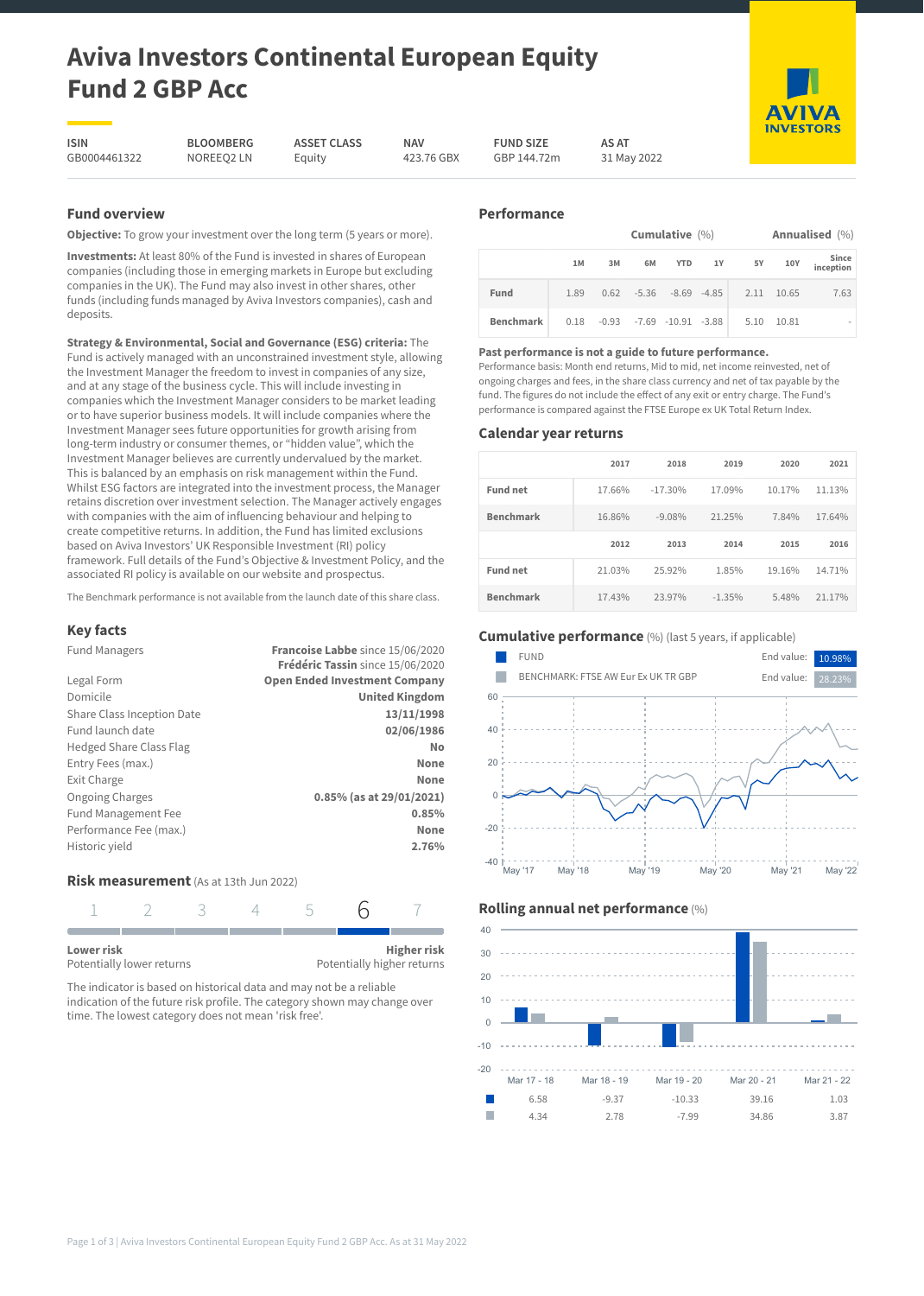#### **Tracking error** (%) \*

| Mar 21 - 22 | Mar 20 - 21 | Mar 19 - 20 | Mar 18 - 19 | Mar 17 - 18 |  |
|-------------|-------------|-------------|-------------|-------------|--|
| 4.16        | 4.86        | 4.84        | 3.73        | 2.62        |  |

#### **Past performance is not a guide to future performance.**

\*The Fund is expected to have an average yearly tracking error of between 3% and 8% when compared to the FTSE Europe ex UK Total Return Index. Basis of performance is described on page 1.

**Portfolio stats**

|                           | 1 Year  | 3 Years | 5 Years |
|---------------------------|---------|---------|---------|
| Alpha                     | $-1.45$ | $-0.88$ | $-3.14$ |
| <b>Beta</b>               | 0.88    | 1.08    | 1.09    |
| Information ratio         | $-0.20$ | $-0.12$ | $-0.68$ |
| Correlation (%)           | 81.21   | 94.23   | 92.46   |
| <b>Sharpe ratio</b>       | $-0.44$ | 0.45    | 0.19    |
| Annualised volatility (%) | 10.57   | 17.51   | 15.35   |
| Tracking error (%)        | 4.75    | 4.41    | 4.40    |

#### **Fund breakdown by sector**

| <b>Sector</b>                 | Fund $(\% )$ | <b>Relative to benchmark (%)</b> |
|-------------------------------|--------------|----------------------------------|
| Health Care                   | 18.52        | $+1.83$                          |
| Industrials                   | 16.41        | $-0.49$                          |
| Financials                    | 13.01        | $-3.28$                          |
| <b>Consumer Discretionary</b> | 11.17        | $-1.12$                          |
| <b>Consumer Staples</b>       | 10.52        | $+0.83$                          |
| Technology                    | 8.76         | $+0.42$                          |
| Utilities                     | 5.69         | $+1.23$                          |
| Energy                        | 5.69         | $+0.82$                          |
| <b>Basic Materials</b>        | 4.98         | $-0.16$                          |
| Other                         | 5.00         | $-0.35$                          |

Source: Aviva Investors, all other data is Morningstar unless stated otherwise. The fund breakdown by sector shown in the factsheet excludes cash and equivalents.

# **Top 5 overweights & underweights by region**

| Country     | Fund $(\% )$ | Relative to benchmark $(\%)$ |
|-------------|--------------|------------------------------|
| France      | 30.68        | $+9.27$                      |
| Germany     | 23.02        | $+6.63$                      |
| Italy       | 5.93         | $+1.54$                      |
| Belgium     | 3.35         | $+1.53$                      |
| Ireland     | 1.83         | $+1.40$                      |
| Sweden      | 0.00         | $-6.95$                      |
| Switzerland | 14.93        | $-5.76$                      |
| Denmark     | 2.42         | $-2.83$                      |
| Norway      | 0.00         | $-1.77$                      |
| Netherlands | 7.34         | $-1.64$                      |

Source: Aviva Investors, all other data is Morningstar unless stated otherwise.

#### **Market cap**



Rather than using a fixed number of cap stocks, Morningstar uses a flexible system that isn't adversely affected by overall movements in the market. Stocks are divided into seven regions based on their country of domicile, organised in descending order by size and the cumulative capitalisation as a percentage of the total is calculated for each stock. Giant-cap stocks refer to the top 40% of the cumulative capitalisation of each region, large-cap represents the next 30%, mid-cap represents the next 20%, small-cap the next 7% with micro covering the balance.

# **Top 5 overweights & underweights by security**

| Security                     | Fund $(\% )$ | <b>Relative to benchmark (%)</b> |
|------------------------------|--------------|----------------------------------|
| Allianz Se                   | 2.77         | $+1.63$                          |
| Banco Santander Sa           | 2.14         | $+1.42$                          |
| Nokia Oyj                    | 1.77         | $+1.40$                          |
| Basf Se                      | 2.01         | $+1.34$                          |
| Renault Sa                   | 1.38         | $+1.31$                          |
| Novo Nordisk A/S             | 0.00         | $-2.33$                          |
| Bayer Ag                     | 0.00         | $-0.93$                          |
| Deutsche Telekom Ag          | 0.00         | $-0.92$                          |
| Zurich Insurance Group<br>Ag | 0.00         | $-0.90$                          |
| <b>Bnp Paribas Sa</b>        | 0.00         | $-0.81$                          |

Source: Aviva Investors, all other data is Morningstar unless stated otherwise.

#### **Fund targets**

The Index has been selected as a benchmark for performance and risk measurement because it is representative of the type of companies in which the Fund is likely to invest, and it is therefore an appropriate comparator for the Fund's performance.

#### **Fund risks**

#### **Investment Risk & Currency Risk**

The value of an investment and any income from it can go down as well as up and can fluctuate in response to changes in currency exchange rates. Investors may not get back the original amount invested.

Full information on risks applicable to the Fund are in the Prospectus and the Key Investor Information Document (KIID).

# **Glossary**

# **Alpha**

Indicates the excess return provided by the Fund over the benchmark.

#### **Annualised performance**

An annualised total return is the geometric average amount of money earned by an investment each year over a given time period.

#### **Volatility (%)**

A measure of the fund's dispersion of returns. A higher volatility implies that a fund's return is spread over a larger range of values whilst a lower volatility implies that a fund's return is spread over a smaller range of values.

#### **Beta**

A measure of the fund volatility in comparison to the market. A beta of less than 1 implies that the fund will be less volatile than the market whilst a